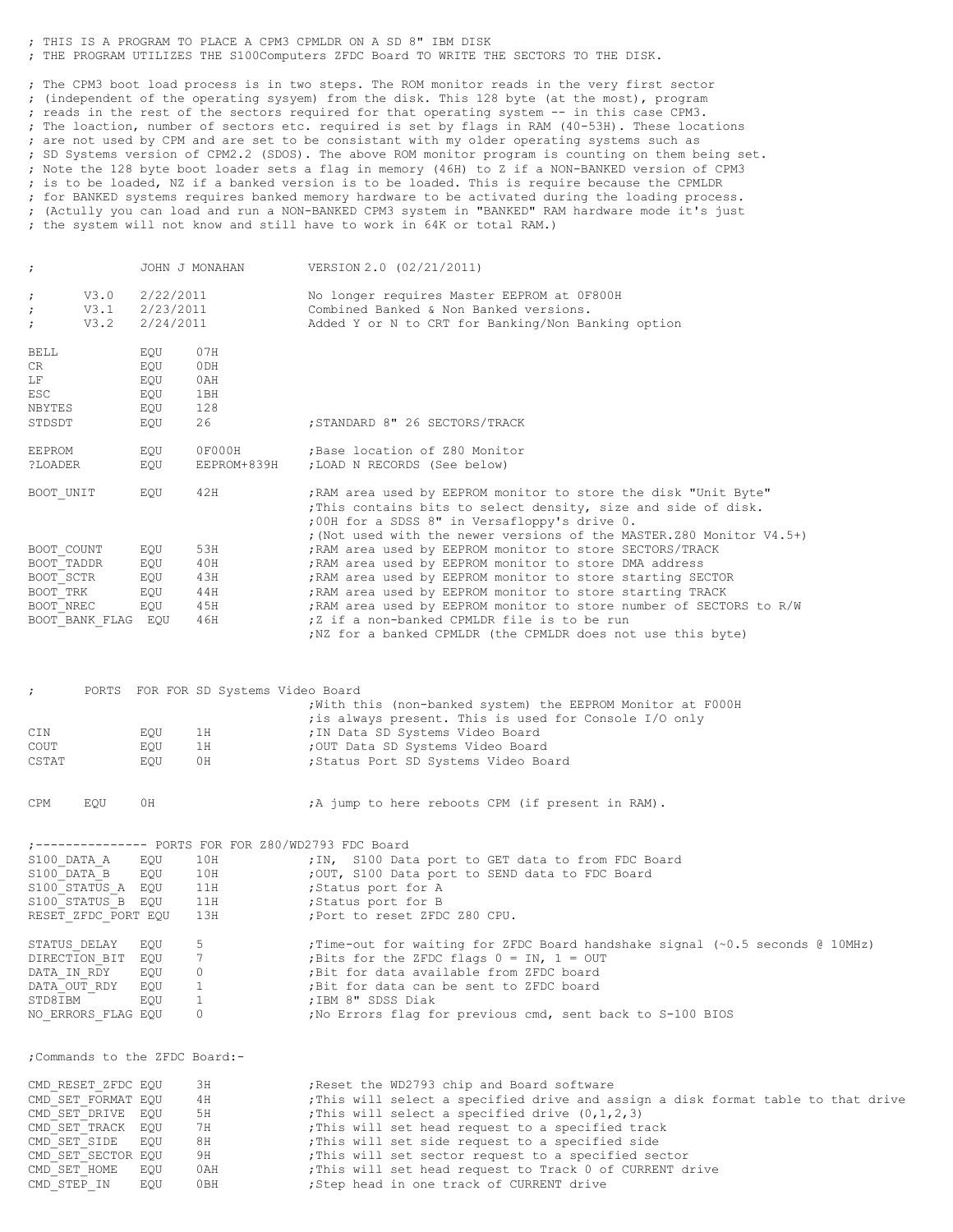CMD SEEK TRACK EQU 0EH ;Seek to track to (IY+DRIVE TRACK) with the track verify bit set on CURRENT drive/format<br>CMD WRITE SECTOR EQU 11H CMD\_WRITE\_SECTOR EQU 11H ; Write data to the CURRENT sector (on current track, side, drive).<br>CMD HANDSHAKE EQU 21H ; Handshake command only sent during board initilization/testing ; Handshake command only sent during board initilization/testing ; This program expects the CPM LOADER image to be in RAM at 900H. ; It will assume an 8" single density drive standard IBM format. ; Starting on track 0 sector 1 it will write 2 tracks (52 sectors) to the disk ; ORG 100H LD HL,0 ADD HL, SP<br>LD (OLDS' (OLDSTACK), HL LD SP,NEWSTACK ;SETUP DISK PARAMATERS LD HL, MSG SIGNON ; Signon and check to continue CALL PSTRING CALL ZCT JP NZ,EXIT1 LD C,'Y' CALL ZCO CHECK\_BANKS: LD HL, MSG\_BANKED ;Banked or non banked CPMLDR?<br>CALL PSTRING PSTRING CALL ZCI AND 5FH ;CHANGE TO UPPER CASE ONLY CP ESC JP Z, EXIT2 CP 'N' JP Z, NON BANKED  $LD$   $A, 1$ LD (904H), A ;This is a sneaky way of getting a flag on to the boot sector LD C,'Y' ;Already have a 0 at position 904H below CALL ZCO<br>JP START ; which resides here in this program at 900H (see below) NON\_BANKED: LD C,'N' ;Already have a 0 at position 904H below<br>CALL ZCO  $ZCO$ ;SETUP DISK PARAMATERS START: LD HL, MSG WRITING ; "Writing sectors" CALl PSTRING LD A, STDSDT ;26 SECTORS/TRACK LD (@COUNT),A LD HL, 900H ; DMA address to read from LD (@TADDR),HL LD A, 1 ;Starting Sector LD (@SCTR), A<br>LD A, 0 ; Start on track 0 LD (@TRK),A LD A, 52 ;NUMBER OF SECTORS TO WRITE LD (@NREC),A LD HL, NBYTES ; Will assume 128 byte sectors for now LD (@SEC\_SIZE),HL OUT RESET ZFDC PORT, A ; Do a hardware reset. Does not matter what is in [A] LD A, STATUS DELAY  $:$   $:$   $\sim$  0.5 second at 10 MHz LD  $BC, 0$   $\overline{\phantom{a}}$  ; Delay to allow board to setup hardware WAIT D: DEC B JR NZ, WAIT D ;Delay for ~0.5 seconds DEC B ; Reset B to OFFH DEC C JR NZ, WAIT D DEC A JR NZ, WAIT D IN A, S100\_DATA\_B ;Check the ZFDC board is there<br>CP A, CMD HANDSHAKE ;Make sure we get HANDS CP A, CMD HANDSHAKE ;Make sure we get HANDSHAKE byte back<br>
JP NZ, NO ZFDC ERROR ; If error, just abort JP NZ, NO ZFDC ERROR ; If error, just abort LD A, CMD HANDSHAKE ; Send another byte just to be sure. OUT S100\_DATA\_B, A ;This clears up ints on ZFDC board<br>CALL WAIT FOR ACK ;Wait to make sure all is well. CALL WAIT FOR ACK ; Wait to make sure all is well. OR A, A JP NZ, NO ZFDC ERROR ; If error, just abort LD C, CMD SET FORMAT ;Send Set Disk Format to 8" SSSD DISK CALL S100OUT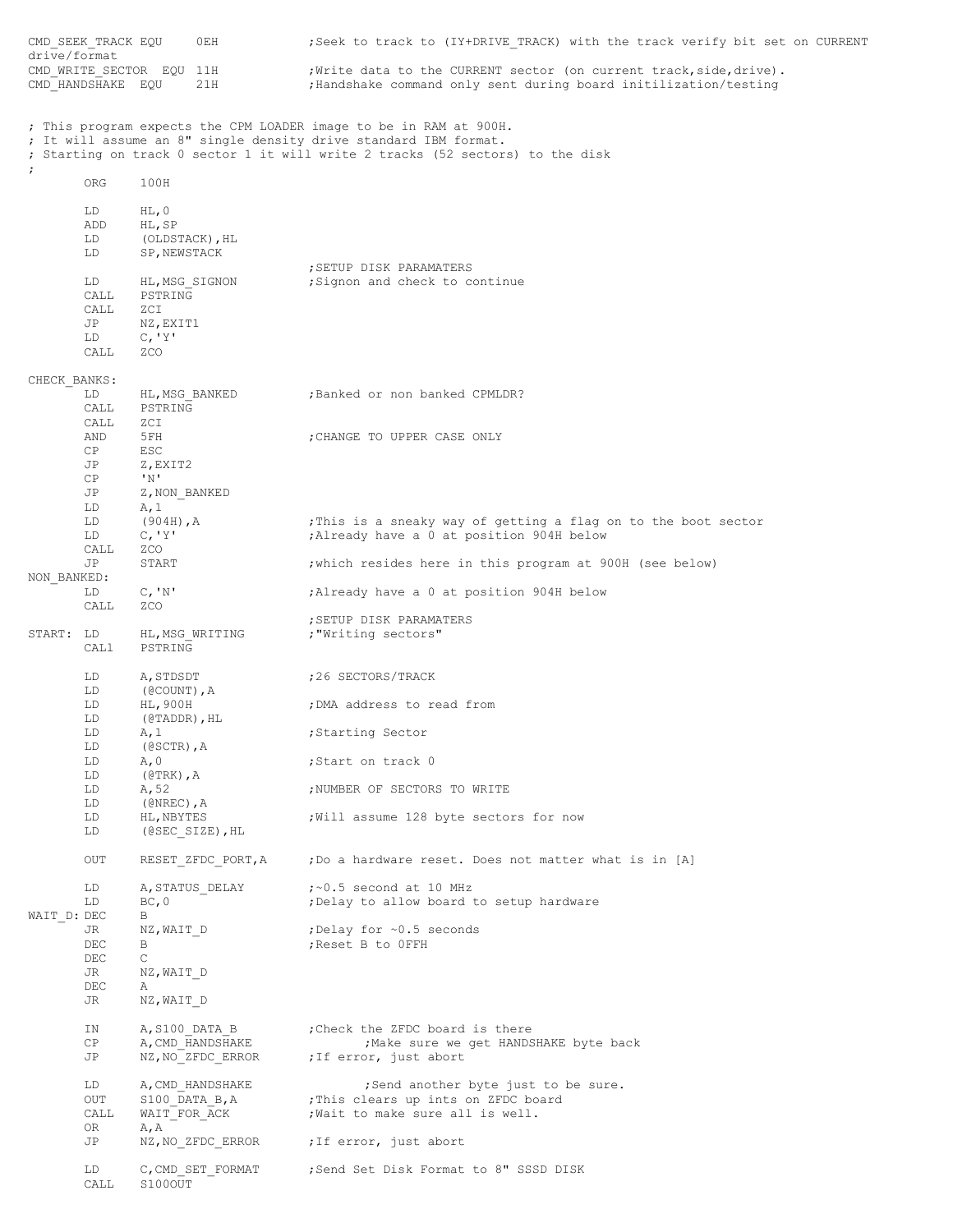LD C, 0 : Floppy Drive 0, (ZFDC Board expects a OH, 1H, 2H or 3H) CALL S100OUT LD C, STD8IBM ; ZFDC Board expects a Disk Format Table Number (0,1,2...13H) CALL S100OUT CALL WAIT FOR ACK ;Return Z (and NO ERRORS FLAG in [A]), or NZ with error # in [A] JP NZ, FORMAT ERROR  $\overline{J}$  ; If error, just abort LD C, CMD SET DRIVE ;Send a "Set Drive CMD" to ZFDC board CALL S100OUT LD C, 0 : Floppy Drive #, (ZFDC Board expects a OH, 1H, 2H or 3H) CALL S100OUT<br>CALL WAIT FOR ACK CALL WAIT FOR ACK ;Return Z (and NO ERRORS FLAG in [A]), or NZ with error # in [A] JP NZ, SET DRIVE ERROR ; If error, just abort LD HL,CRLF CALL PSTRING MULTI\_WRITE: CALL ZFDC WRITE SECTOR ; <<< WRITE A SECTOR JP NZ, SEC\_WRITE\_ERROR CALL INCP  $\overline{\phantom{a}}$  ; Increment sector, track, adjust NREC JR NZ, MULTI WRITE LD HL,MSG\_DONE CALL PSTRING ZFDC\_WRITE\_SECTOR LD C,'.' ; ;Show progress on screen CALL ZCO LD C, CMD SET TRACK ;Set Track CALL S100OUT LD A,(@TRK) LD C,A CALL S100OUT ;Send Selected track HEX number CALL WAIT\_FOR\_ACK ;Return Z (and NO\_ERRORS\_FLAG in [A]), or NZ with error # in [A]<br>JP NZ,SET TRK ERROR ; If error, just abort i<sup>1</sup> terror, just abort LD C, CMD SET SECTOR ; Set Sector # to side A (or for DS disks also side B)  $CATL$   $S1000\overline{U}T$ LD A,(@SCTR) LD C,A CALL S100OUT ;Send Selected sector HEX number CALL WAIT FOR ACK ;Return Z (and NO ERRORS FLAG in [A]), or NZ with error # in [A] JP NZ, SET SEC ERROR ; If error, just abort LD C, CMD SEEK TRACK ; Later can let board do this CALL S100OUT<br>CALL WAIT FOR ACK CALL WAIT FOR ACK ;Return Z (and NO ERRORS FLAG in [A]), or NZ with error # in [A] JP NZ, SEEK ERROR ; If error, just abort LD C, CMD WRITE SECTOR ;Routine assumes required Drive Table, Drive, Side, Track, and sector are already sent to board CALL S100OUT ; (Note [HL]-> Sector DMA address) CALL WAIT FOR ACK ;Wait for NO ERRORS FLAG to come back JP NZ, SEC WRITE ERROR ; If error, just abort LD HL,(@TADDR) ;Set DMA address LD DE,(@SEC\_SIZE) ;For CPM this will be 128 Byte sector(s) WR\_SEC: LD C, (HL)<br>CALL S100OUT CALL S100OUT ;Note potential to lockup here & below (but unlightly) TNC HT. DEC DE LD A,E OR A,D JR NZ, WR SEC CALL WAIT FOR ACK ;Return Z (and NO ERRORS FLAG in [A]), or NZ with error # in [A] RET S100OUT: IN A, S100\_STATUS\_B ;Send data to ZFDC output (arrive with character to be sent in C)<br>BIT DIRECTION BIT,A ;Is ZFDC in output mode, if not wait ; Is ZFDC in output mode, if not wait JR NZ, S100OUT BIT DATA OUT RDY, A ;Has previous (if any) character been read. JR Z, S100OUT ; Z if not yet ready LD A,C OUT S100\_DATA\_B,A RET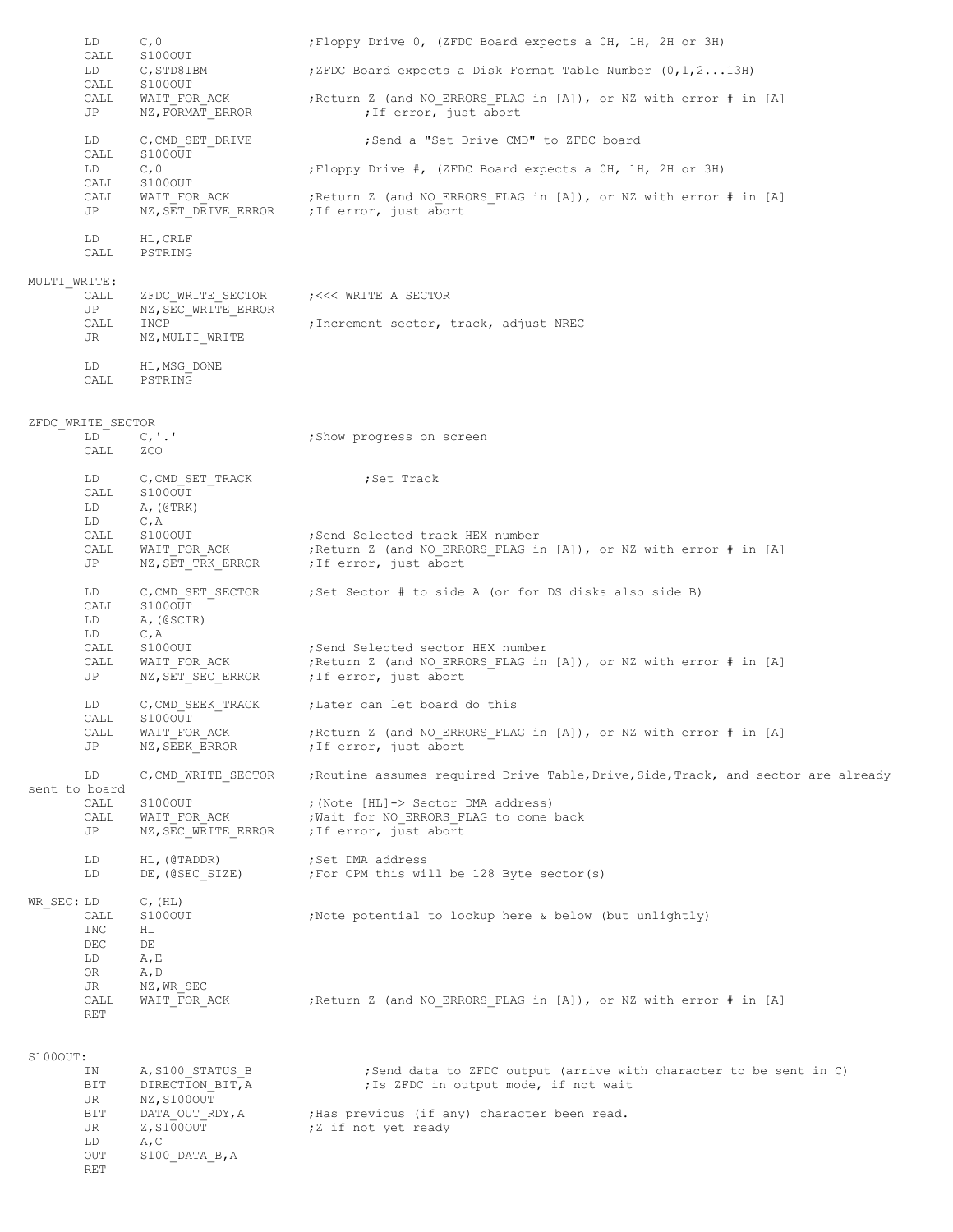| S100STAT:     |            |                                      |                                                                                      |
|---------------|------------|--------------------------------------|--------------------------------------------------------------------------------------|
|               | IN         | A, S100 STATUS B                     | : Check if ZFDC has any data for S-100 system                                        |
|               | BIT        | DATA IN RDY, A                       | ; Anything there?                                                                    |
|               | <b>RET</b> | Ζ                                    | ; Return 0 if nothing                                                                |
|               | XOR<br>DEC | A, A<br>Α                            | ; Return NZ, & OFFH in A if something there                                          |
|               | <b>RET</b> |                                      |                                                                                      |
|               |            |                                      |                                                                                      |
| S100IN:       |            |                                      |                                                                                      |
|               | ΙN<br>BIT  | A, S100 STATUS B<br>DIRECTION BIT, A | Check if ZFDC has any data for S-100 system;<br>; Is ZFDC in input mode, if not wait |
|               | JR         | Z,S100IN                             | If low then ZFDC board is still in input mode, wait,                                 |
|               | BIT        | DATA IN RDY, A                       |                                                                                      |
|               | JR         | Z, S100IN                            |                                                                                      |
|               | ΙN         | A, S100 DATA A                       | return with character in A                                                           |
|               | RET        |                                      |                                                                                      |
| WAIT FOR ACK: |            |                                      | ; Delay to wait for ZFDC to return data. There is a timeout of about 2 sec.          |
|               | PUSH       | ВC                                   | This can be increased if you are displaying debugging info on the ZFDC;              |
|               | PUSH       | DE                                   | ;HEX LED display.                                                                    |
|               | LD         | BC, 0                                |                                                                                      |
| WAIT 1: IN    | LD         | E, STATUS DELAY<br>A, S100 STATUS B  | ; Timeout, (about 2 seconds)<br>; Check if ZFDC has any data for S-100 system        |
|               | BIT        | DIRECTION BIT, A                     | ; Is ZFDC in input mode                                                              |
|               | JR         | Z,WAIT 2                             | ; if low then ZFDC is still in input mode                                            |
|               | CALL       | S100STAT                             | ; Wait until ZFDC Board sends something                                              |
|               | JR         | Z, WAIT 2                            |                                                                                      |
| board)        | CALL       | S100IN                               | ;Get returned Error # (Note this releases the SEND DATA routine on the ZFDC          |
|               | СP         | A, NO ERRORS FLAG                    | ; Was SEND OK/NO ERRORS FLAG sent back from ZFDC Board                               |
|               | POP        | DE                                   | ; Balance up stack                                                                   |
|               | POP        | ВC                                   |                                                                                      |
| WAIT 2: DEC   | RET        | В                                    | ; Return NZ if problem, Z if no problem                                              |
|               | JR         | NZ,WAIT 1                            | :Try for ~2 seconds                                                                  |
|               | DEC        | В                                    | ; Reset B to OFFH                                                                    |
|               | DEC        | С                                    |                                                                                      |
|               | JR         | NZ, WAIT 1                           |                                                                                      |
|               | DEC<br>DEC | В<br>С                               | ; Reset B to OFFH                                                                    |
|               | DEC        | Е                                    |                                                                                      |
|               | JR         | NZ, WAIT 1                           |                                                                                      |
|               | XOR        | A, A                                 |                                                                                      |
|               | DEC        | A                                    |                                                                                      |
|               | POP<br>POP | DE<br>ВC                             | ;Balance up stack                                                                    |
|               | RET        |                                      | Return NZ flag set if timeout AND OFFH in [A]                                        |
|               |            |                                      |                                                                                      |
|               |            | INC SECTOR AND TRACK                 |                                                                                      |
| ÷.<br>INCP:   | LD         | HL, (@TADDR)                         |                                                                                      |
|               | LD         | DE, (@SEC SIZE)                      |                                                                                      |
| INCP2: ADD    |            | HL, DE                               |                                                                                      |
|               | LD         | $(\texttt{@TADDR}), \texttt{HL}$     |                                                                                      |
|               | LD         | HL, @NREC                            |                                                                                      |
|               | DEC<br>RET | (HL)<br>Ζ                            | ; Return when we have done all sectors (~51)                                         |
|               | LD         | HL, @SCTR                            |                                                                                      |
|               | INC        | (HL)                                 |                                                                                      |
|               | LD         | A, (@COUNT)                          | ; IS ONE TRACK DONE YET (Sec/track+1)                                                |
|               | INC        | Α                                    |                                                                                      |
|               | CP<br>RET  | (HL)                                 |                                                                                      |
|               | LD         | ΝZ<br>$(HL)$ , 1                     | ; IF FULL Z, THEN GO TO NEXT TRACK<br>; SET SECTOR COUNT BACK TO 1                   |
|               | INC        | HL                                   | ; >>> NOTE, ASSUMES @TRK=SECTOR+1 IE 44H                                             |
|               | INC        | (HL)                                 | ; Now points to TRACK#                                                               |
|               | OR         | Α                                    | ; MAKE SURE TO RETURN NZ                                                             |
|               | <b>RET</b> |                                      |                                                                                      |
|               |            |                                      |                                                                                      |
| ZCI:          | ΙN         | A, (CSTAT)                           | ;console input                                                                       |
|               | AND        | A,02H                                |                                                                                      |
|               | JR<br>ΙN   | Z, ZCI<br>A, (CIN)                   | ; return with character in A                                                         |
|               | AND        | A,7FH                                | Strip parity in case ASCII keyboard sends one;                                       |
|               | <b>RET</b> |                                      |                                                                                      |
|               |            |                                      |                                                                                      |
| ZCO:          | ΙN         | A, (CSTAT)                           | ; console output (arrive with character in C)                                        |
|               | AND<br>JR  | A,04H                                | ;Note character is in C and A on return.                                             |
|               | LD         | Z, ZCO<br>A, C                       |                                                                                      |
|               | OUT        | (COUT), A                            |                                                                                      |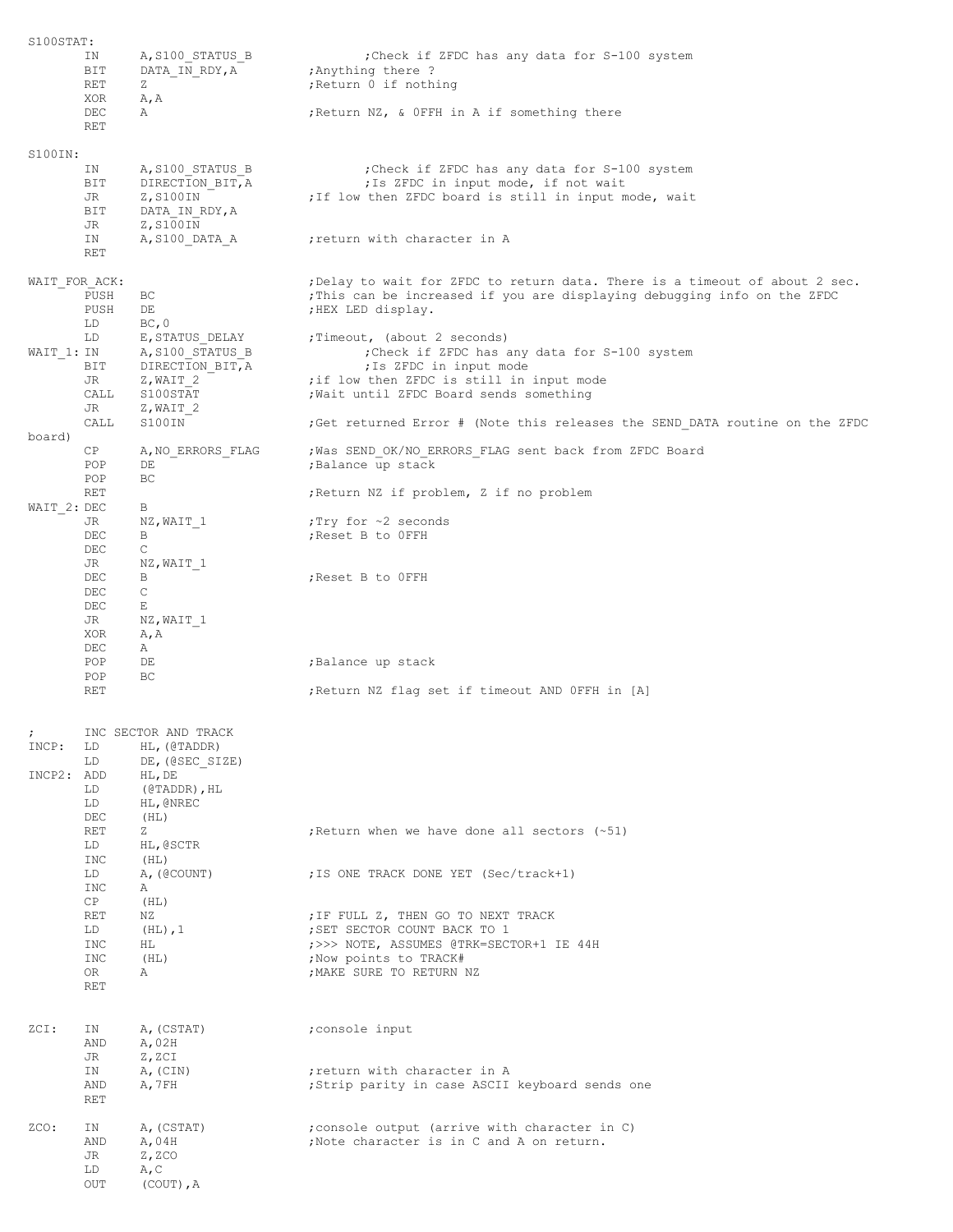| EXIT1: LD                |                        | C, 'N'                       |                                |                                                                                  |
|--------------------------|------------------------|------------------------------|--------------------------------|----------------------------------------------------------------------------------|
|                          | CALL                   | ZCO                          |                                |                                                                                  |
| EXIT2: LD                | JP                     | HL, MSG ABORT<br>PRINT ERROR |                                | ; Did not write image msg                                                        |
|                          | NO ZFDC ERROR:         |                              |                                |                                                                                  |
|                          | LD                     | HL, NO ZFDC                  |                                |                                                                                  |
|                          | JP                     | PRINT ERROR                  |                                |                                                                                  |
|                          |                        |                              |                                |                                                                                  |
| FORMAT ERROR:            | LD                     | HL, FORMAT MSG               |                                |                                                                                  |
|                          | JP                     | PRINT ERROR                  |                                |                                                                                  |
|                          |                        |                              |                                |                                                                                  |
|                          | SET DRIVE ERROR:<br>LD |                              | HL, SET DRIVE MSG              |                                                                                  |
|                          | JP                     | PRINT ERROR                  |                                |                                                                                  |
|                          | SEC WRITE ERROR:       |                              |                                |                                                                                  |
|                          | LD                     |                              | HL, WRITE ERROR                |                                                                                  |
|                          | JP                     | PRINT_ERROR                  |                                |                                                                                  |
|                          |                        |                              |                                |                                                                                  |
| WP ERROR:                | LD                     |                              | HL, WRITE PROTECT              |                                                                                  |
|                          | JP                     | PRINT ERROR                  |                                |                                                                                  |
|                          |                        |                              |                                |                                                                                  |
| SEEK ERROR:              | LD                     |                              | HL, SEEK ERROR MSG             |                                                                                  |
|                          | JP                     | PRINT ERROR                  |                                |                                                                                  |
|                          | SET TRK ERROR:         |                              |                                |                                                                                  |
|                          | LD                     |                              | HL, SET TRK MSG                |                                                                                  |
|                          | JP                     | PRINT ERROR                  |                                |                                                                                  |
|                          | SET SEC ERROR:         |                              |                                |                                                                                  |
|                          | LD                     |                              | HL, SET SEC MSG                |                                                                                  |
|                          | JP                     | PRINT ERROR                  |                                |                                                                                  |
| PRINT ERROR:             |                        |                              |                                |                                                                                  |
|                          | CALL                   | PSTRING                      |                                | ; Print error message in [HL]                                                    |
|                          | JP                     | EXIT                         |                                |                                                                                  |
| EXIT:                    | LD                     | HL, OLDSTACK                 |                                |                                                                                  |
|                          | LD                     | SP, HL                       |                                | ; Get back old stack before returning                                            |
|                          | JP                     | CPM                          |                                | ; Assuming we have a valid CPM system running                                    |
| PSTRING: PUSH            |                        | ВC                           |                                |                                                                                  |
| PSTR2: LD                |                        | A, (HL)                      |                                |                                                                                  |
|                          | CP                     | $\sqrt{5}$                   |                                |                                                                                  |
|                          | JP                     | Z, PSTR1                     |                                |                                                                                  |
|                          | LD<br>CALL             | C, A<br>ZCO                  |                                |                                                                                  |
|                          | <b>INC</b>             | HL                           |                                |                                                                                  |
|                          | JP                     | PSTR2                        |                                |                                                                                  |
| PSTR1: POP               | <b>RET</b>             | ВC                           |                                |                                                                                  |
|                          |                        | DS                           | 20H                            | ; <- Space for new stack                                                         |
|                          |                        |                              |                                |                                                                                  |
| NEWSTACK:<br>OLDSTACK:   |                        | DW<br>DW                     | 0<br>0                         |                                                                                  |
| @TADDR                   |                        | DW                           | 0                              | ; DMA address                                                                    |
| @SCTR                    |                        | DB                           | 0                              | ; SECTOR                                                                         |
| @TRK                     |                        | DB                           | 0                              | ; TRACK                                                                          |
| @NREC<br>@COUNT          |                        | DB<br>DB                     | 0<br>0                         | ; SECTORS to Write<br>; SEC/Track                                                |
| @SEC SIZE                |                        | DW                           | $\circ$                        | ;Bytes per sector                                                                |
| MSG SIGNON:              |                        | DB                           |                                | LF, CR, LF, 'This program, ZSYSGEN.COM $V2.3$ , $(02/23/2011)$ '                 |
|                          |                        | DB                           | 'will write a CPM3 CPMLDR '    |                                                                                  |
|                          |                        | DB                           |                                | CR, LF, 'to the system tracks of an 8" SD Disk in Drive A:'                      |
|                          |                        | DB                           |                                | CR, LF, 'It assumes a ZFDC FDC Board is present to do the'                       |
|                          |                        | DB<br>DB                     |                                | ' multi-sector write.'<br>$CR, LF, 'Do you want to continue (Y/N)$               |
| CRLF:                    |                        | DB                           | $CR, LF, '$ \$'                |                                                                                  |
| MSG BANKED:              |                        | DB                           |                                | CR, LF, 'Is this for a BANKED version of CPM3 $(Y/N) \ldots$ \$'                 |
| MSG WRITING<br>MSG DONE: |                        | DB<br>DB                     | CR, LF, 'Writing 52 sectors\$' | CR, LF, LF, 'CPMLDR has been written to disk correctly. (52 X 128 byte sectors)' |
|                          |                        |                              |                                |                                                                                  |